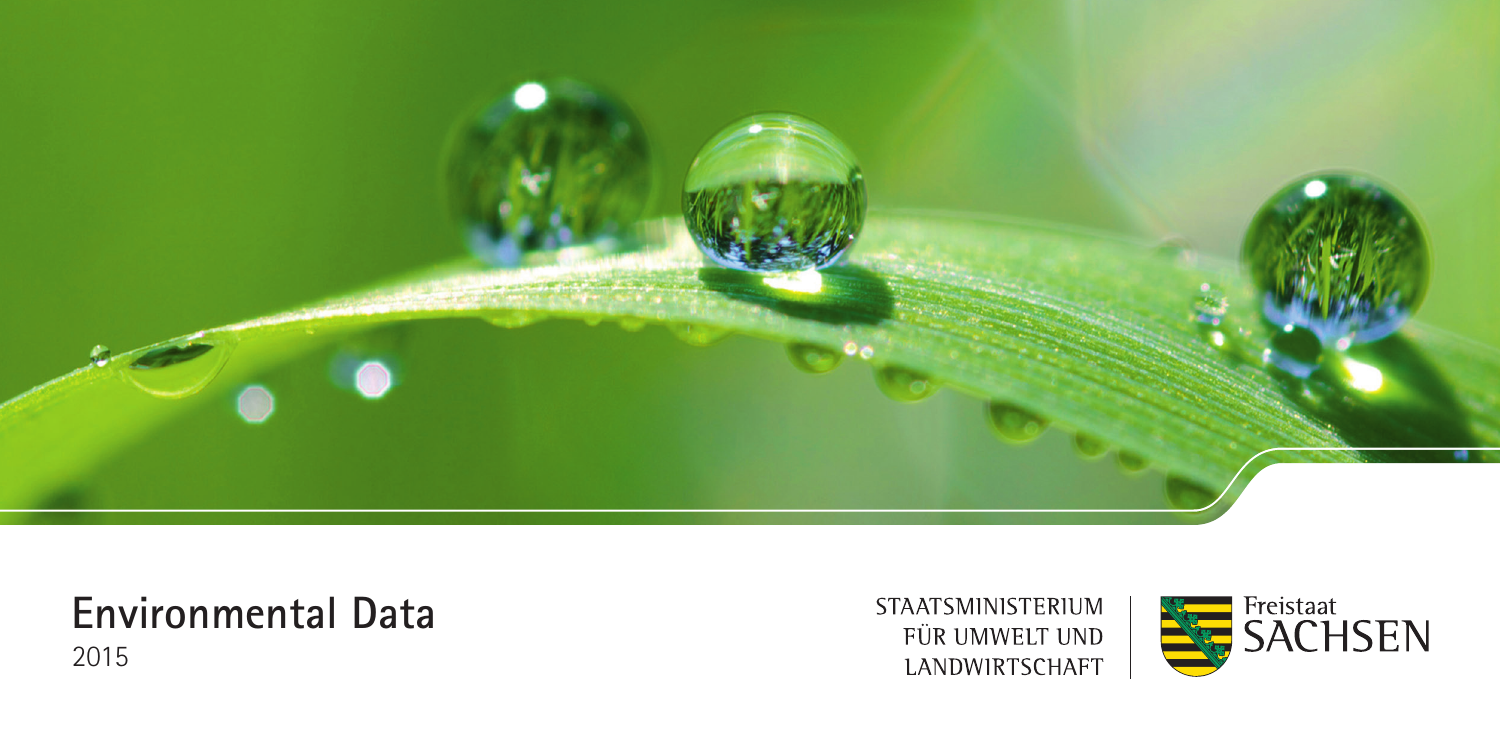# **Contents**

| 3 <sup>1</sup>  | Preface                                          | 13 <sup>1</sup> | Tree species distribution in forests                                 |
|-----------------|--------------------------------------------------|-----------------|----------------------------------------------------------------------|
| 4               | Economic structure                               | 14              | Climate trends                                                       |
| 5 <sup>1</sup>  | Environmental key performance indicators         | 16 <sup>1</sup> | Pollutants – emissions                                               |
| 6               | Green economy                                    | 17 <sup>1</sup> | Pollutants - impacts                                                 |
| 7 <sup>1</sup>  | Land use                                         | 18 <sup>1</sup> | Particulate matter (PM)                                              |
| 8 <sup>1</sup>  | Soil erosion risk                                | 19 <sub>1</sub> | Inspections of facilities for handling water<br>hazardous substances |
| 9 <sub>1</sub>  | Erosion reduction in agriculture                 |                 |                                                                      |
| 10 <sup>1</sup> | Residual soil nitrate levels                     | 201             | Current status of sewage treatment plants                            |
|                 |                                                  | 21 <sup>1</sup> | Flood control                                                        |
| 11 <sup>1</sup> | Number and percentage of<br>decontaminated lands | 221             | Municipal waste                                                      |
| 12 <sup>1</sup> | Lime treatment for soil stabilisation in forests | 23 <sup>1</sup> | Nature conservation/biodiversity                                     |
|                 |                                                  |                 |                                                                      |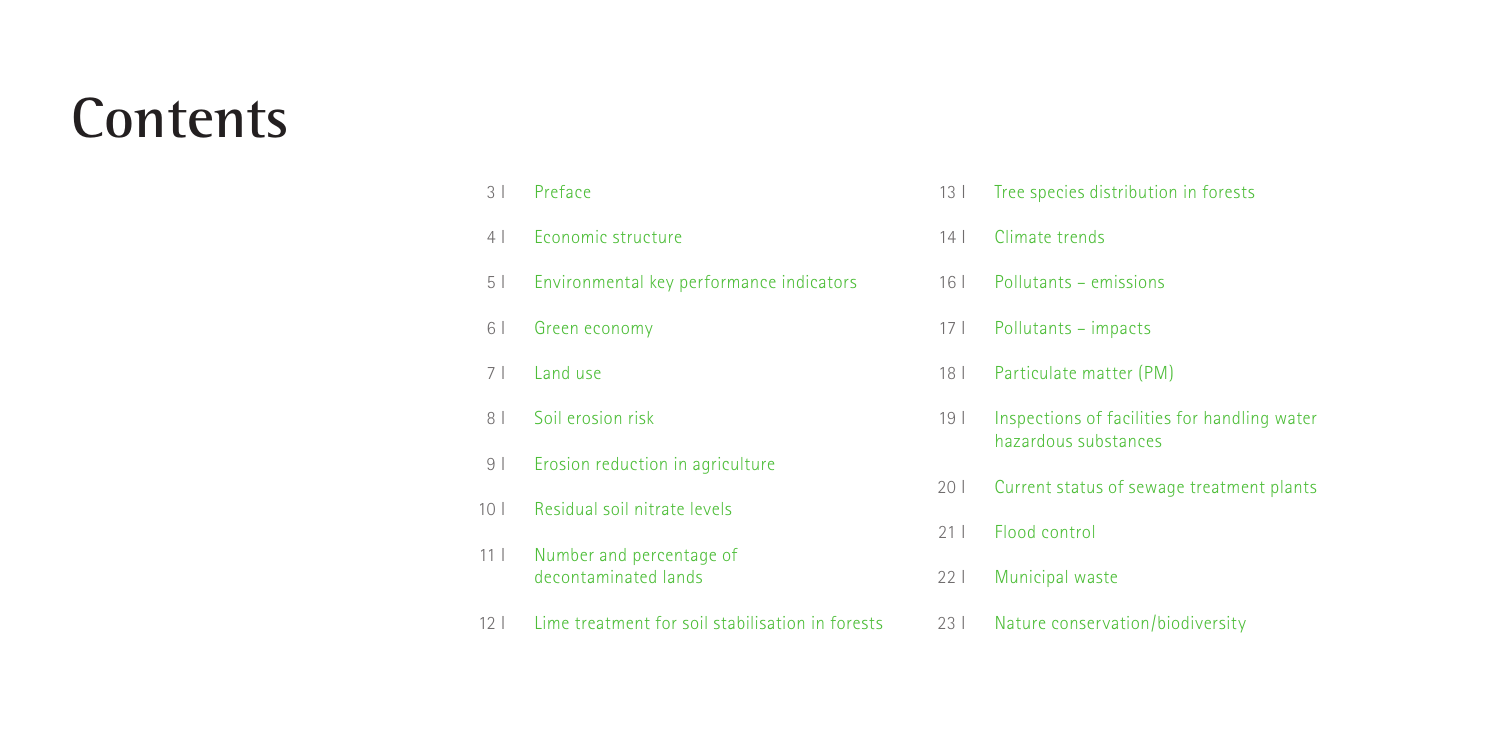## <span id="page-2-0"></span>**Preface**



This concise environmental data brochure is issued on an annual basis to provide exemplary insight into the foresighted and sustainable environmental policies in the Free State of Saxony. The charts and related descriptions give first-hand information on major environmental topics and trends in Saxony such as green economy, climate change mitigation, forest conditions, water, air, nature. In addition, this year's brochure places special emphasis on soils as 2015 has been declared the International Year of Soils by the United Nations. As can be clearly seen from the environmental data sets, the Free State of Saxony has made good progress in environmental control and nature conservation.

Thomas Schmidt Saxon State Minister for the Environment and Agriculture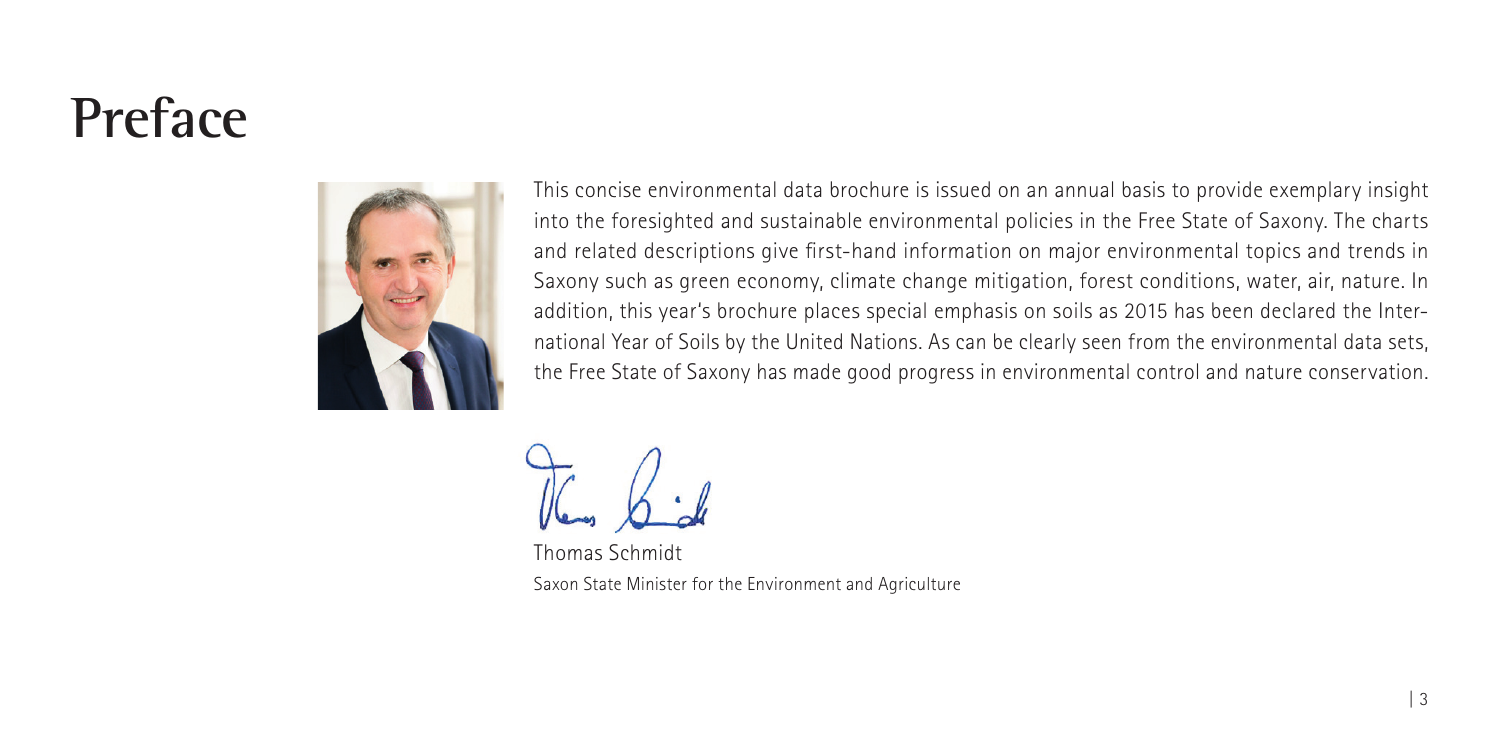## <span id="page-3-0"></span>**Economic structure**

#### **Gross value added by economic sectors in Saxony**

The economy in the Free State of Saxony has shown a generally increasing trend for years. The breakdown of the gross value added by economic sectors has remained the same for some time: The primary sector of agriculture & forestry, fisheries accounts for 1 per cent of the total gross value added. However, the chart does not include general interest services or upstream and downstream importance. Like in all West European countries, the biggest part of the gross value added is generated in the services sector. But the manufacturing sector here is comparatively strong.





Manufacturing industries (EUR 31,059m) Agriculture & forestry, fisheries (EUR 897m) Trade, transports, tourism, information & communication (EUR 17,977m) Real estate & housing, financial & business service providers (EUR 21,878m) Public & other service providers, education & health (EUR 25,916m)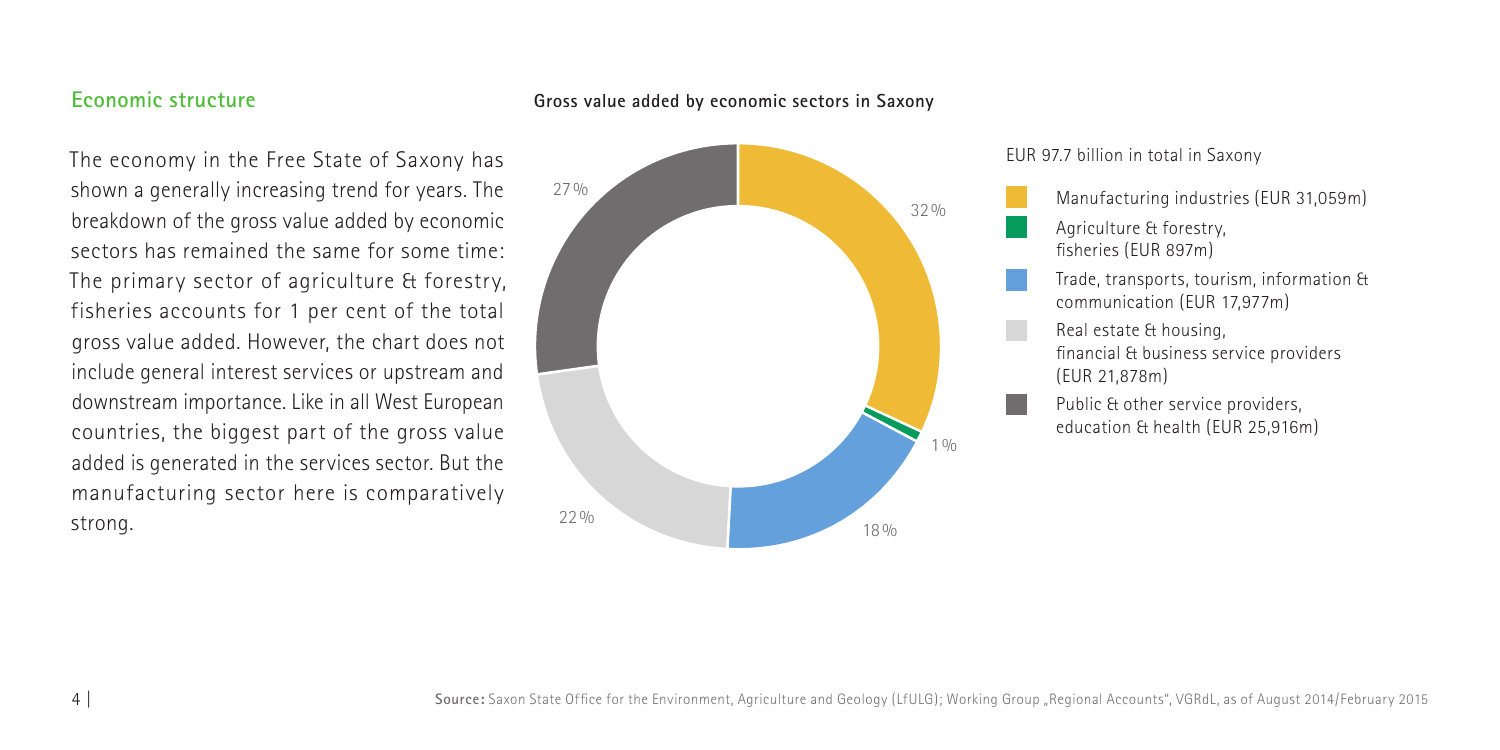## <span id="page-4-0"></span>**Environmental performance metrics**

**Economic performance and productivities**

Productivities translate the relationship between economic performance and required resources, factors of production or pollutant emissions. They can be calculated on the basis of the economic output in relation to specific consumptions. As key performance indicators for the economic efficiency they also provide information on how sustainable resources are used. During the past few years, some of the productivities in Saxony showed growth rates above federal average. Such an additional increase in resource efficiency both in households and businesses is of ever growing importance in a world of increasing prices in national and international commodity markets and can have a beneficial impact on the economic standing and environmental situation of the state.

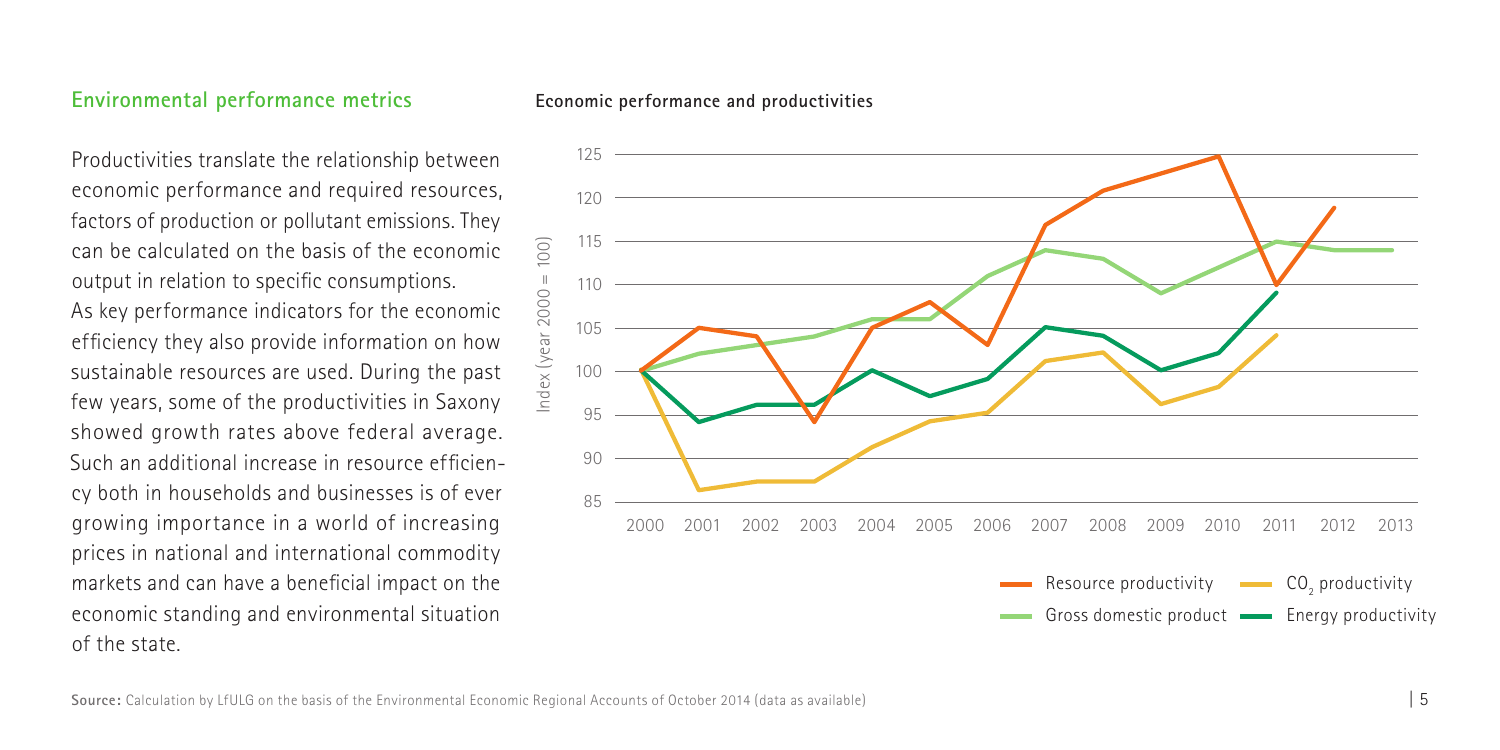## <span id="page-5-0"></span>**Green economy**

The environmental sector in Saxony has grown constantly over the past few years to become a solid pillar of the Saxon economy as a whole. In 2012, however, total sales fell for the first time, but most of the specific environmental areas still show continued growth in revenues and workforce. This general upward trend, however, is overlapped by the sales decrease in climate protection, which is the largest segment of the environmental sector. Especially the photovoltaic manufacturing sector shows falling sales both for entire systems and components.

Climate protection Waste management Noise abatement Air quality

Water protection (until 2010) Wastewater management (from 2011 onwards)





\* includes intersectoral environmental services and, beginning in 2008, construction works

- Nature conservation, landscape preservation and land restoration (until 2010)
- Protection and restoration of soil, ground and surface water (from 2011 onwards)
- Species and landscape protection (from 2011 onwards)

Persons employed

Interdisciplinary actions and

**Source:** Saxon State Office for the Environment, Agriculture and Geology (LfULG); Statistical Office of the Free State of Saxony

activities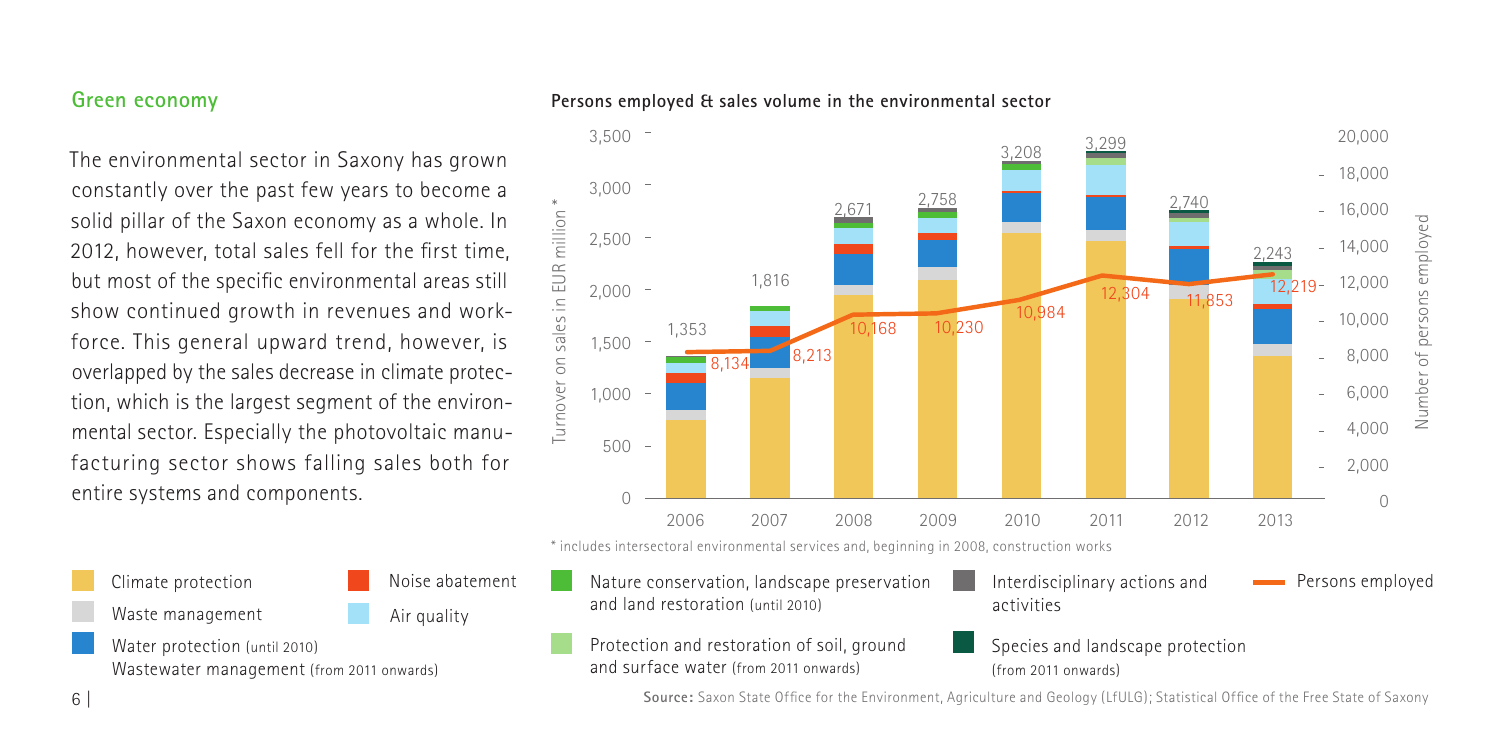## <span id="page-6-0"></span>**Land use**

#### **Land use in Saxony in 2013**

Land uses in Saxony are subject to dynamic change. The chart shows the situation in 2013, broken down by main types of land use. Agriculture is the dominating use. Agricultural lands take up 55 per cent of the territory. However, this percentage is still falling year on year, whereas urban and traffic areas often tend to increase. The Free State of Saxony has the objective to reduce this way of land consumption.



Total surface area (as of 31/12/2013); 1,842,015 ha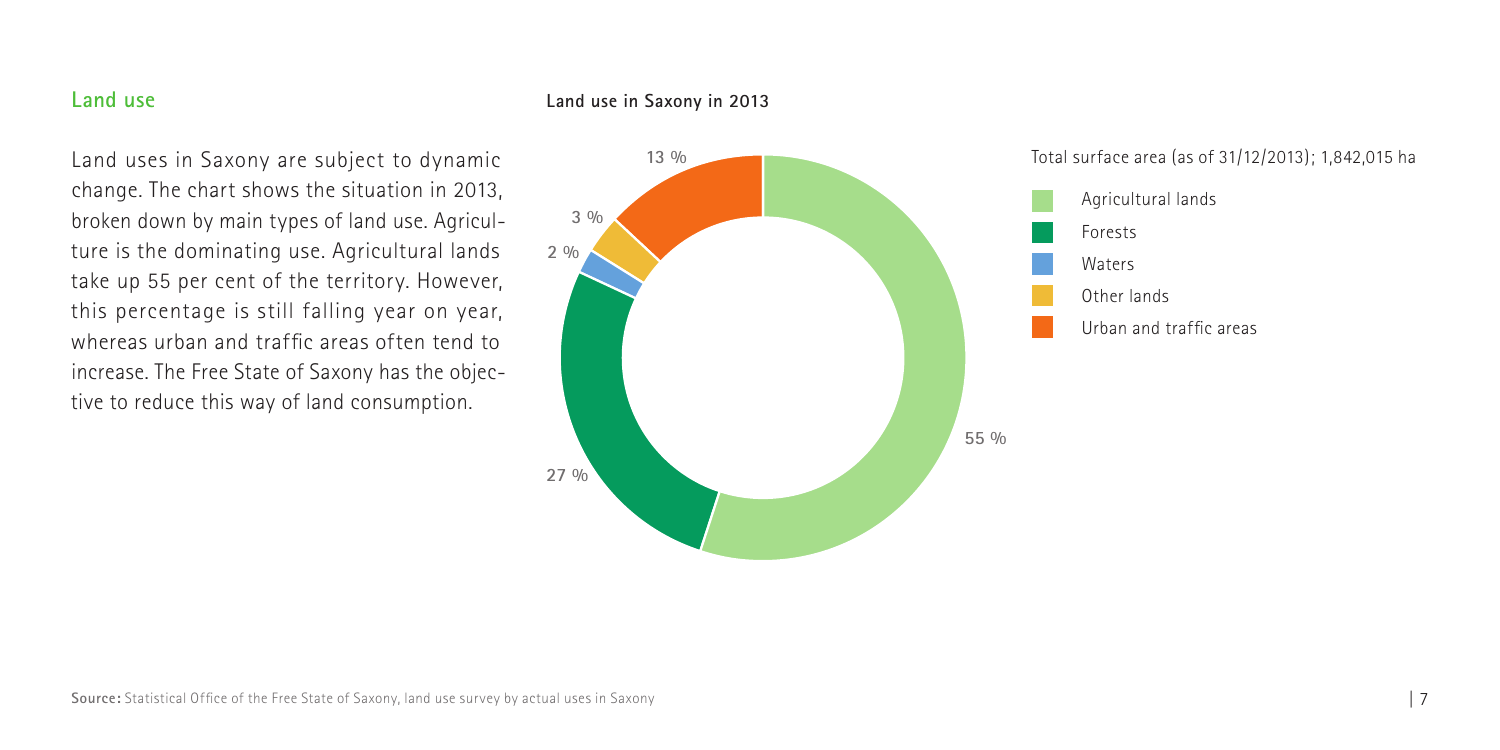## <span id="page-7-0"></span>**Soil erosion risk**

About 60 per cent of the arable land in Saxony is highly exposed to water erosion risks due to slopes, frequent heavy rains and local soil conditions. Soils with a permanent vegetation cover (permanent grassland, forests) are usually well protected from soil erosion. The Middle Saxon loess hill country, however, is particularly prone to erosion. The erosion risk maps issued by the Saxon State Office for the Environment, Agriculture and Geology (LfULG) show the erosion potential in local sites in higher detail. For more information please consult the soil-related online map service at www.boden.sachsen.de.

#### **Soil erosion potentials**

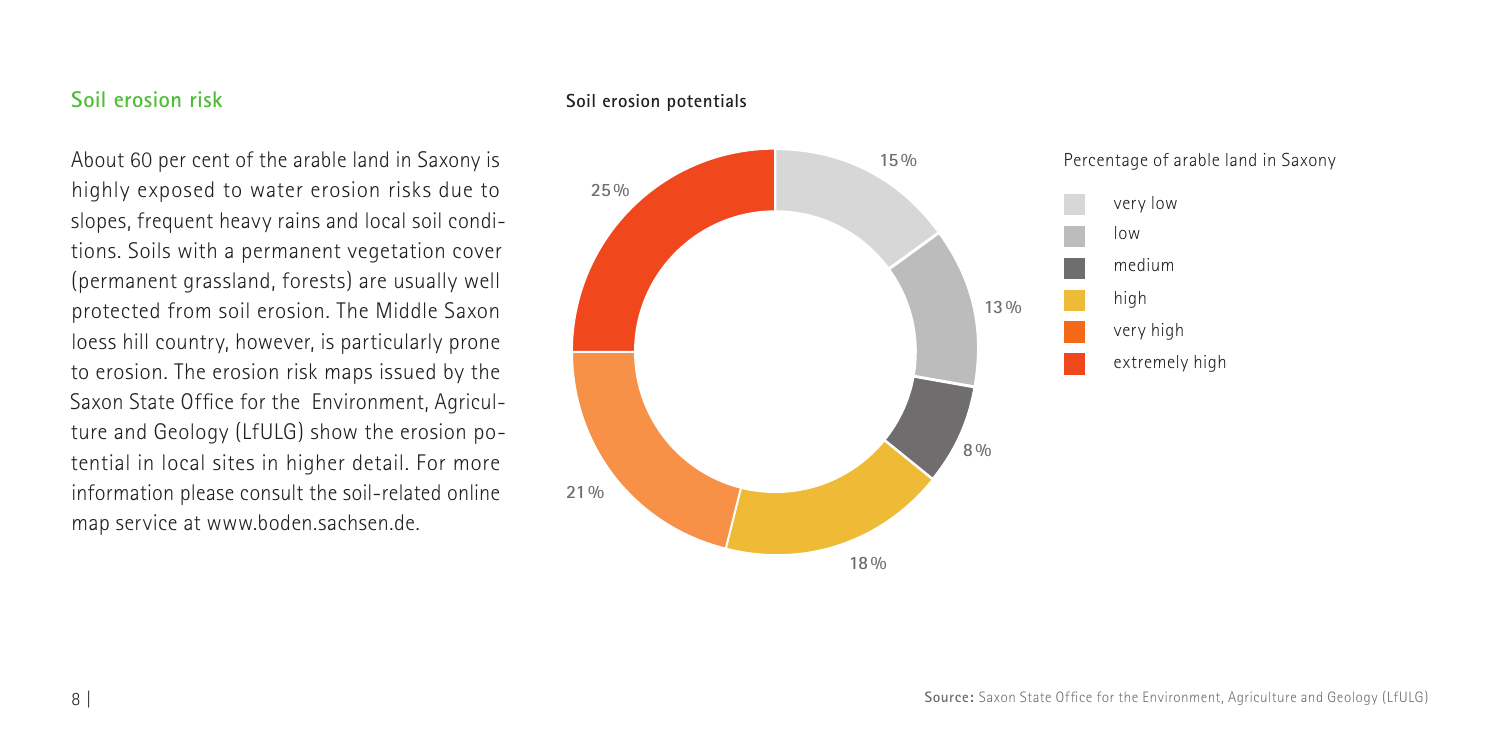## <span id="page-8-0"></span>**Erosion reduction in agriculture**

Soil erosion is a major problem for agriculture in Saxony. This can be counteracted by various strategies such as soil conservation or intercropping and undersown catch crops. Permanent soil conservation and no-till farming is the most effective anti-erosion method available. The erosion mitigation area in Saxony is defined by the percentage of those parts of Saxon's total arable land surface area that are managed by permanent soil conservation and no-till farming practices as defined and supported by the "Agri-environment measures and forest enhancement" (RL AuW/2007, Part A) support scheme. The new "Agri-environment and climate change mitigation measures" state aid scheme (AUK/2015) will no longer support soil conservation (support ends in 2015). It can be assumed that the new soil management practices are

**Permanent soil conservation/no-till farming lands over time as percentage of total arable land surface in Saxony**



meanwhile well established in Saxon agriculture and will be continued on a high level of arable lands. In addition, many farmers use soil conserva-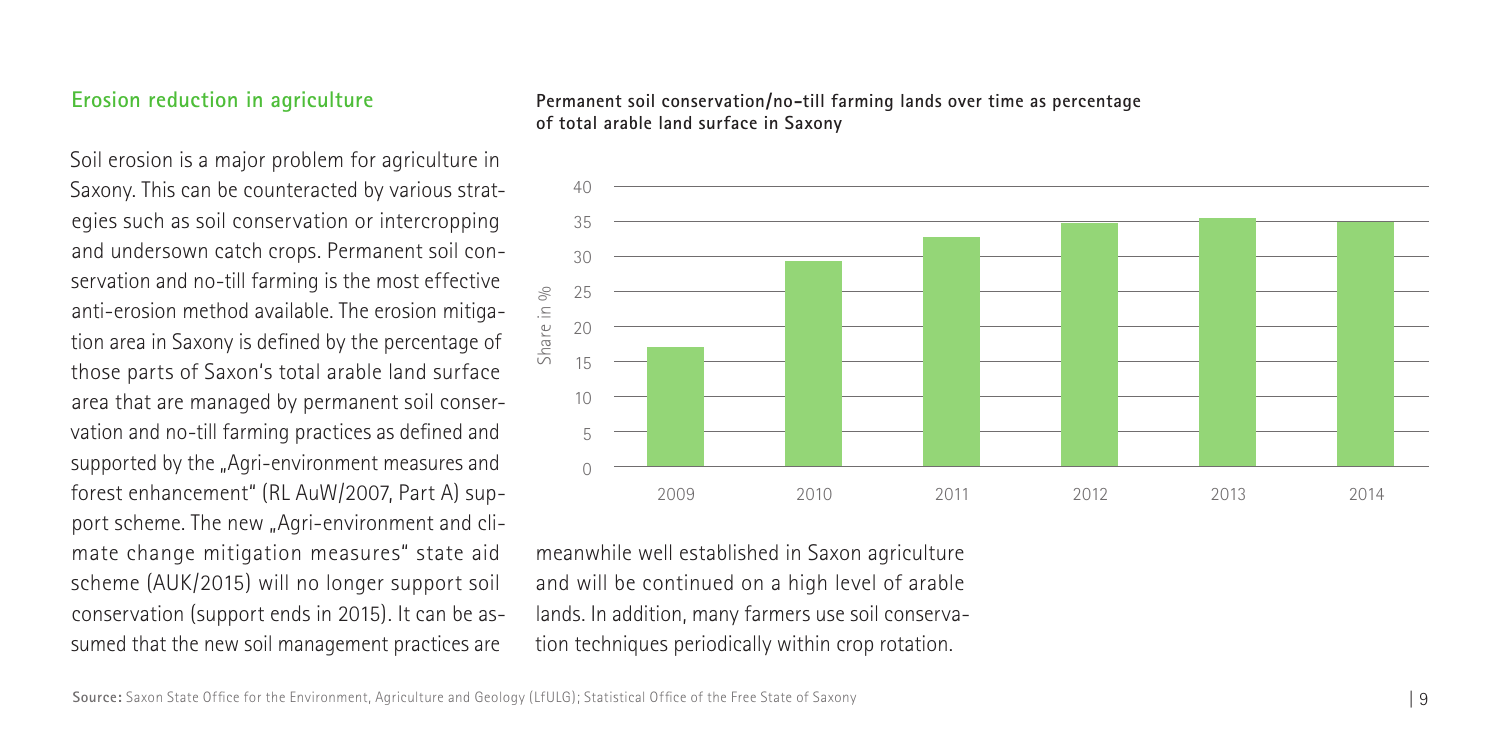## <span id="page-9-0"></span>**Residual soil nitrate levels**

The chart illustrates the development of residual nitrate levels in agriculturally used soils as determined in depths of 0 - 60 cm during the annual autumn sampling campaigns, and thus shows the Saxony-wide trend for all soil and climate landscapes. The values result from approximately 1,000 permanent test sites (approx. 870 since 2007) managed and analysed by the Saxon State Office for the Environment, Agriculture and Geology. The observation of nitrate levels in agricultural soils in the autumn season provides indications for the nitrogen leaching potential of soils during the subsequent winter seepage period. Soluble nitrate nitrogen levels should be kept as low as possible to avoid the contamination of water bodies. Constant progress has been made since 1990/91. Annual variations are due to

#### **Autumn nitrate-nitrogen levels in soils from agricultural use**



changing temperature and rain conditions. Autumn nitrate-nitrogen levels also vary by crop type, nitrogen fertilization, soil type and type of post-harvest soil cultivation.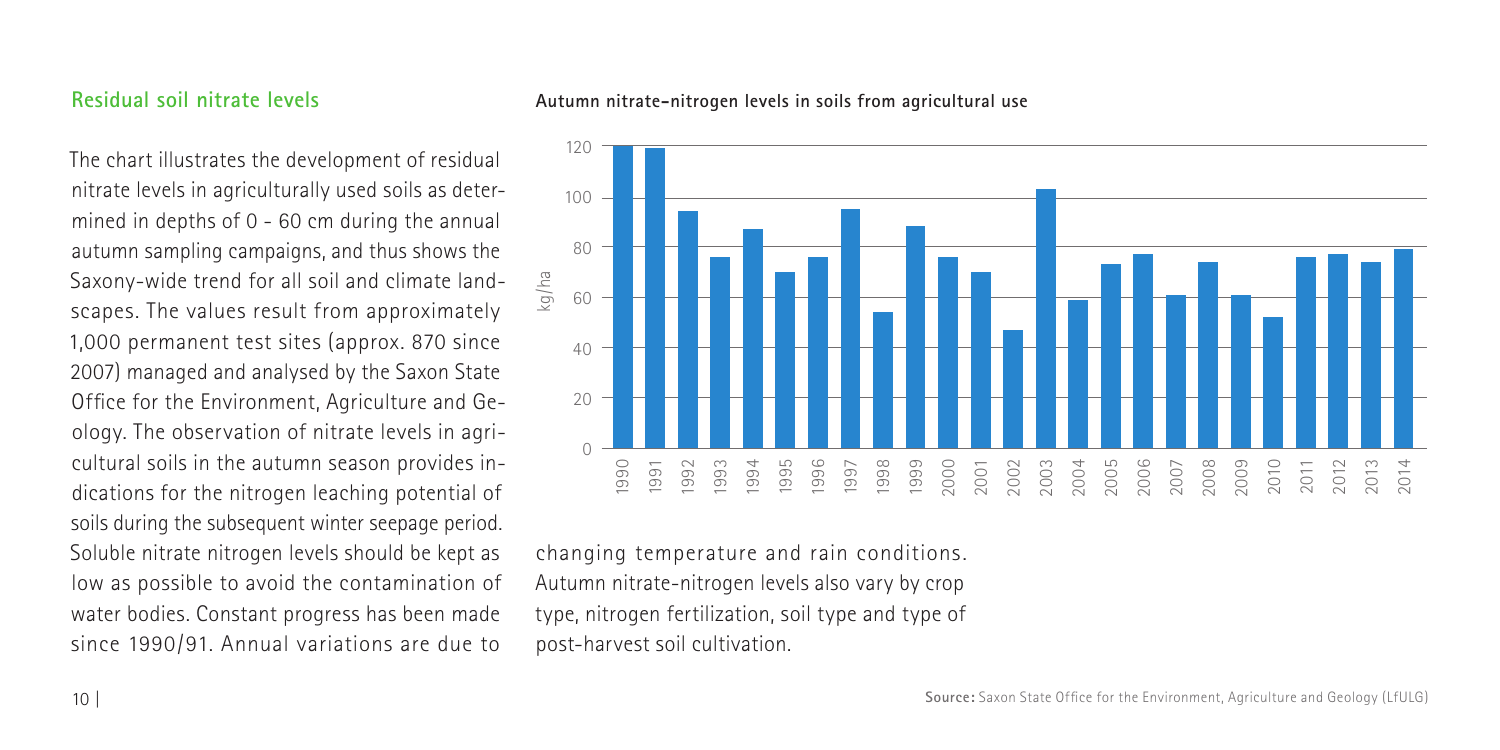## <span id="page-10-0"></span>**Number and percentage of decontaminated lands**

The total number of lands recorded in the Registry of Contaminated Sites has remained unchanged over the past few years. But there is an upward trend in sites which were investigated and found not to be contaminated. The continuous progress of rehabilitation can also be seen from the positive trend in the number of decontaminated lands.

Found to be not contaminated

Decontaminated lands

Further lands (with suspected contamination in need, or currently without need, of action, sites being treated)



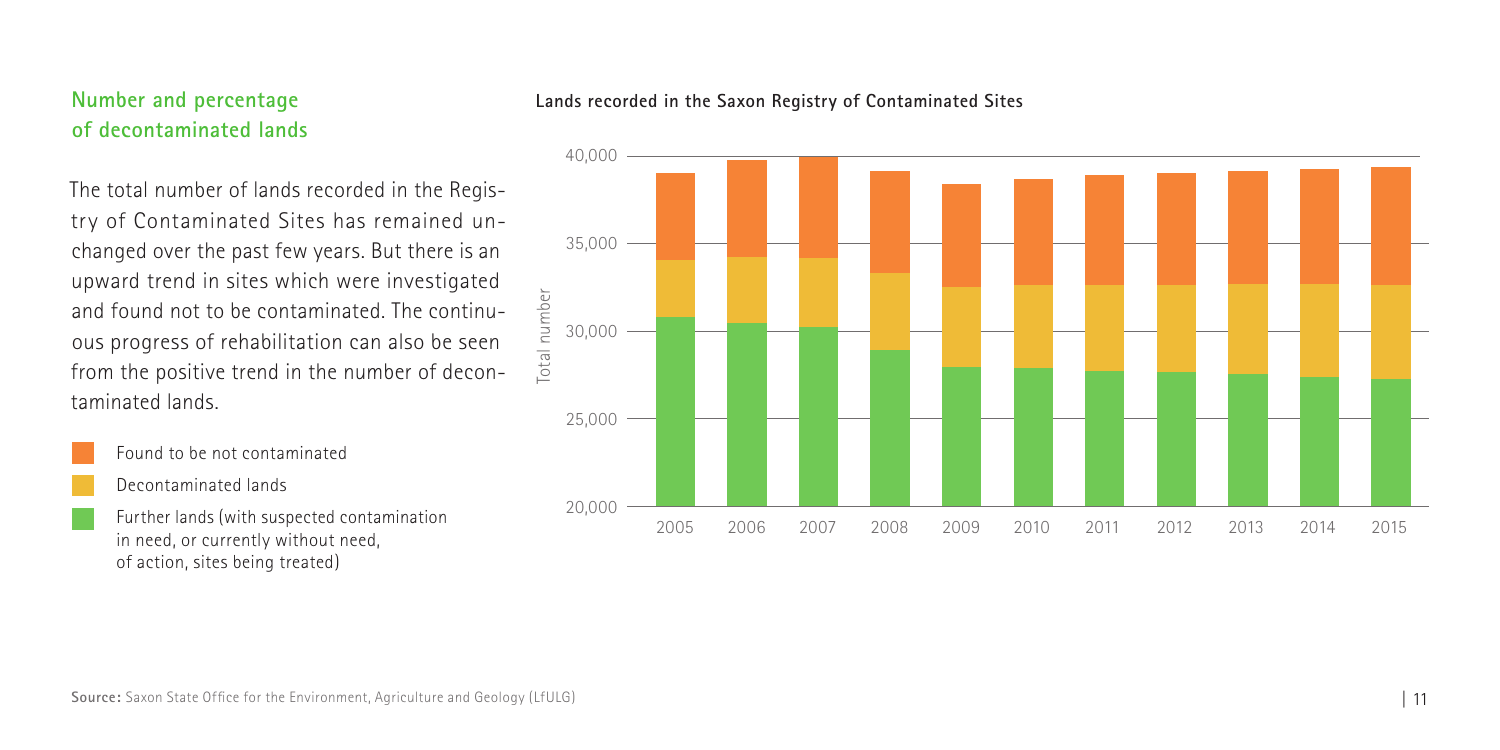#### <span id="page-11-0"></span>**Lime treatment for soil stabilisation in forests**

Forest soils with their filter, buffer and storage functions are critical to the balance of nature. Healthy soil and clean water are the only guarantee for vital forest ecosystems. Scientific findings indicate that the forest soils in Saxony still are deeply acidified and highly deficient in nutrients. Forest soil stabilisation by treatment with natural limes plays a key role in damage control, together with near natural forest management practices and moving away from single-species coniferous stands to mixed woodland that is stable, productive and rich in structures and species.

Lime treatment is performed under the control of the public enterprise Staatsbetrieb Sachsenforst on the basis of well-founded site-specific



**Surface area of lime-treated forest soils in Saxony**

soil stabilisation plans in strict accordance with forest functions.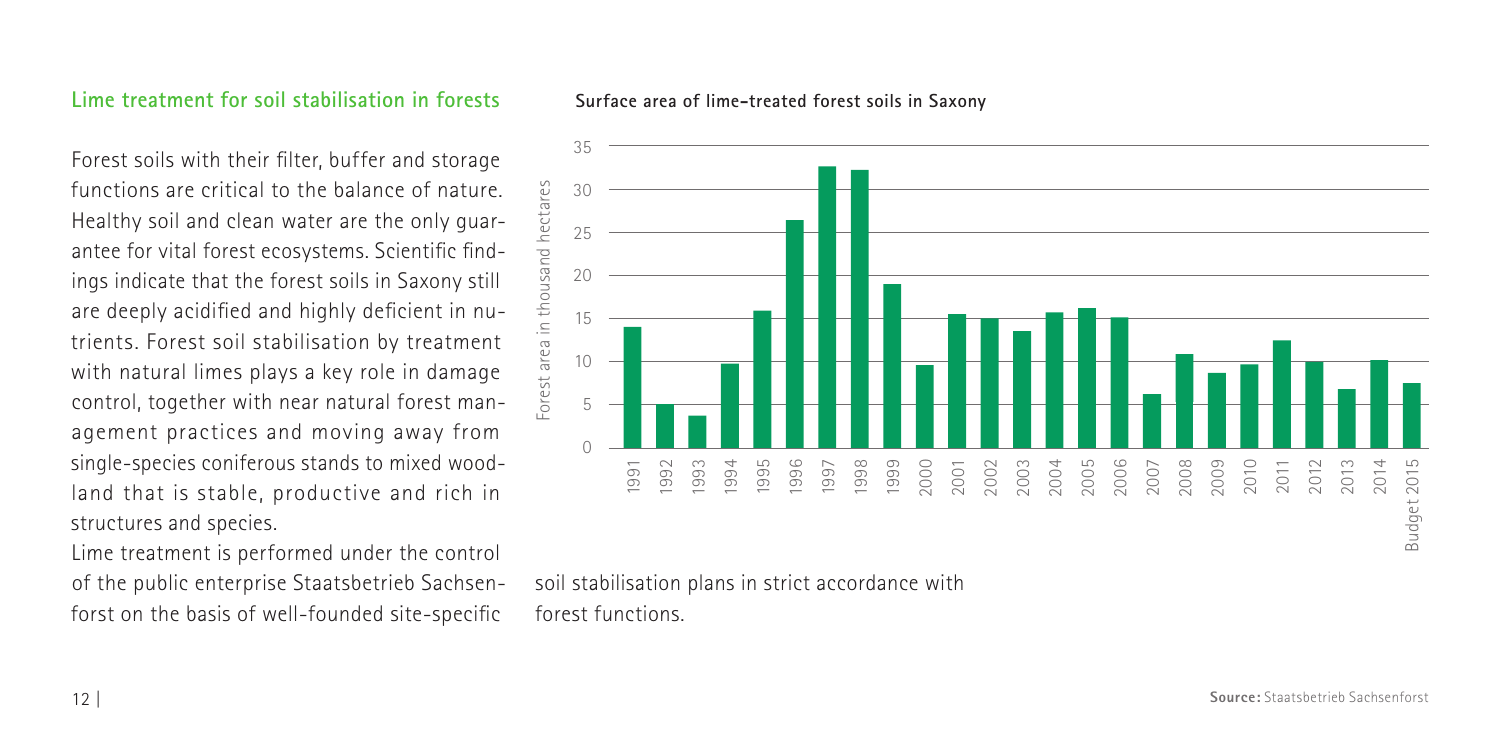## <span id="page-12-0"></span>**Tree species distribution in forests**

For historical reasons, the Saxon woodlands are dominated by coniferous stands of spruce and pine, which account for two thirds of the forest area in Saxony. These mainly even-aged singlespecies stands are very sensitive to windfalls, snow breakage, pollutants and infestation by numerous pests such as bark beetle or pine moth. At the same time, these stands are particularly affected by the already more and more apparent impacts of climate change.

These are the reasons why the predominant objective in forest policy has for years been to create permanent mixed woodland that is stable, productive and rich in structures and species. This ecological forest conversion is consistently implemented especially in the state-owned forests within the scope of sustainable multi-





functional forest management concepts. Early adjustment of the woodlands to the challenges of climate change is the only way to ensure that future generations will be able to enjoy the benefits and amenities that the forests provide.



**Current tree species distribution in the** 

**low canopy layer**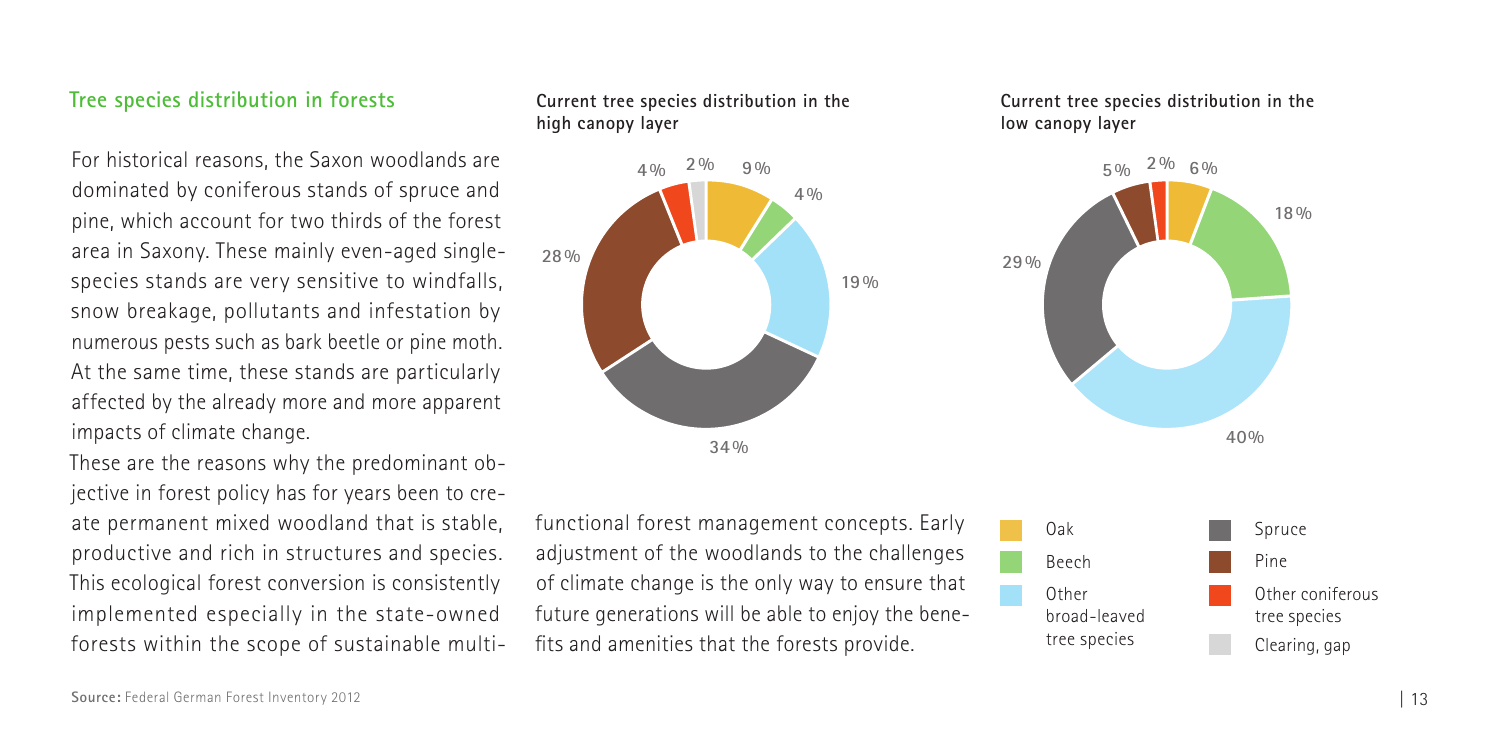## <span id="page-13-0"></span>**Climate trends**

The charts show annual mean air temperatures and precipitation totals for vegetation period I (April to June) in Saxony from 1881 to 2014. The 11-year running average is for better illustration of the long-term trend because it is less dependent on year-to-year variations. Air temperature over time is an important measurement of climate change. Higher temperatures lead e.g. to longer growth periods and more frequent occurrences of weather extremes (e.g. heat waves, droughts) with associated risks. From 1971 to 2010, every decade was warmer than the decade before, and the past two decades saw a striking accumulation of warmest years in Saxony. 2014 was the warmest year ever recorded since measurement started in 1881. Precipitation over time is rather heterogeneous when compared with the temperature graph. Lower precipitation volumes in vegetation period I slow down the growth of plants and increases the risk of crop loss. This has a strong impact e.g. on agriculture, especially in connection with rising temperatures. From 1971 to 2010, every decade was drier than the last. Saxon farmers can use better water management strategies for adaptation to these changes. Such strategies include the selection of appropriate varieties or field crops, adapted soil cultivation methods and fertilisation, and irrigation in certain crops or crop rotations.

**Temperature** Precipitation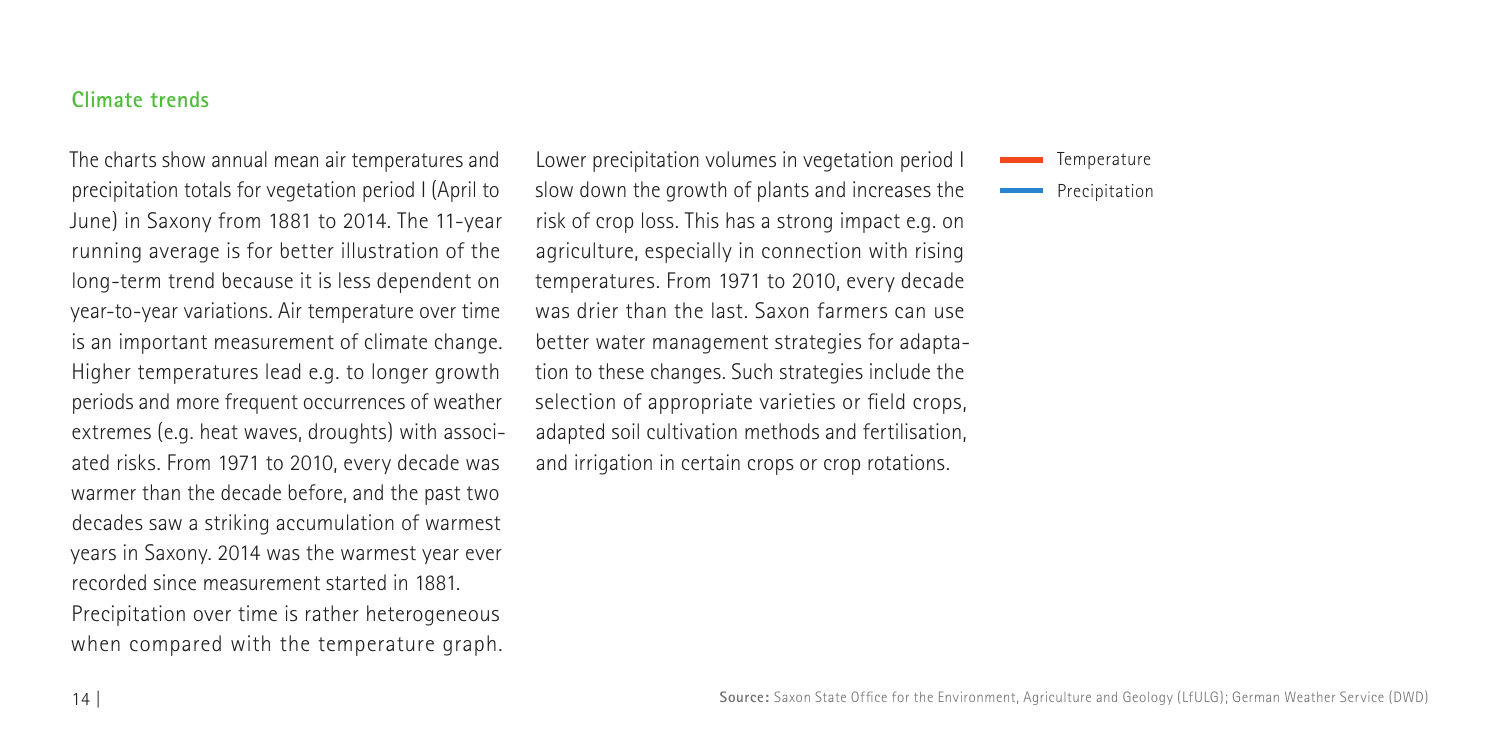**Annual mean temperature in Saxony, 1881 – 2014** 

(11-year running average)



**Precipitation in vegetation period 1 (April-June) in Saxony, 1881– 2014**  (11-year running average)

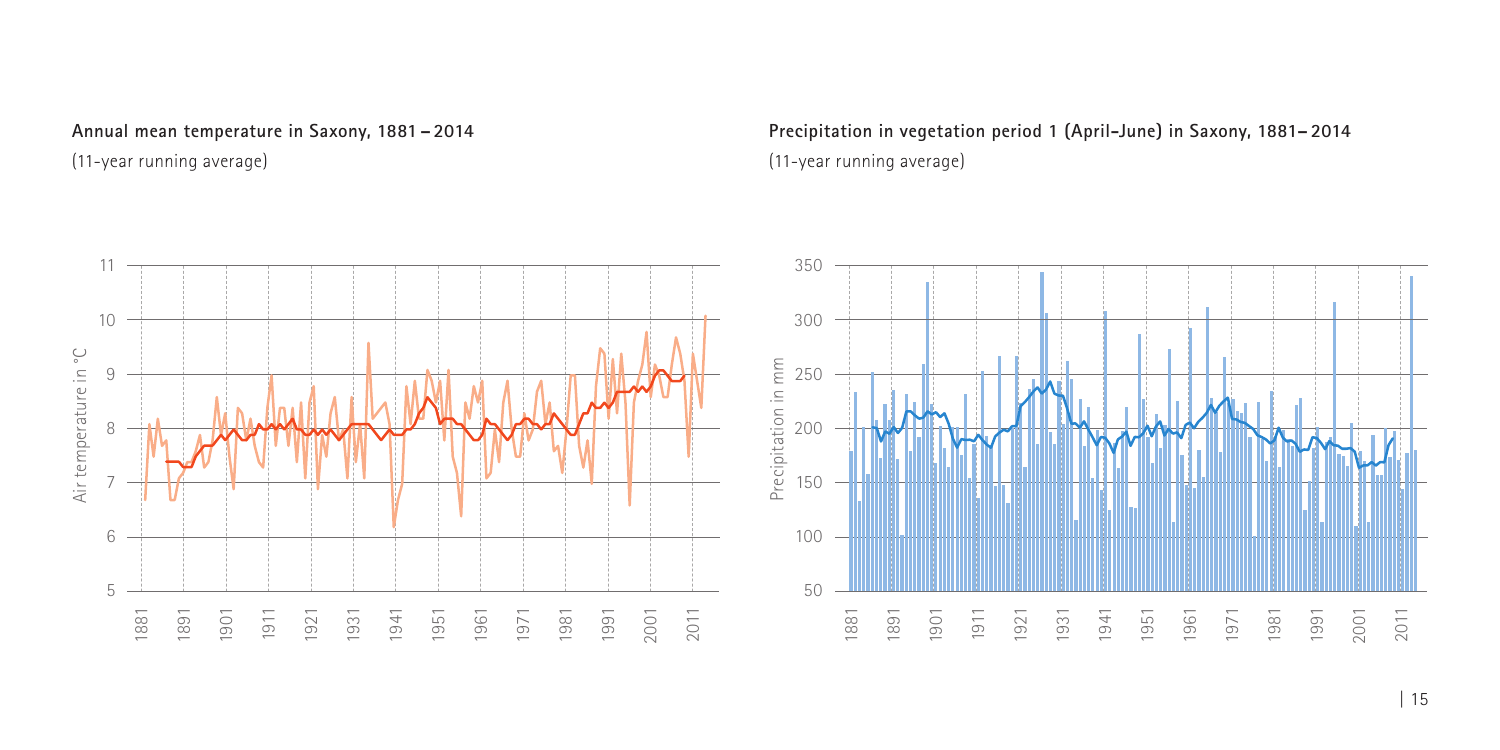### <span id="page-15-0"></span>**Pollutants – emissions**

#### **Emissions of air pollutants**

Air pollutants can cause a variety of negative impacts on human health and environment and should therefore be avoided. Saxony has been very successful in air quality management during the past 20 years. Today, pollutants like sulphur dioxide or carbon monoxide are virtually no longer an issue. The main concerns are ozone, nitrogen oxide and particulate matter, especially in urban agglomerations.





**Source:** Saxon State Office for the Environment, Agriculture and Geology (LfULG); Emissions Registry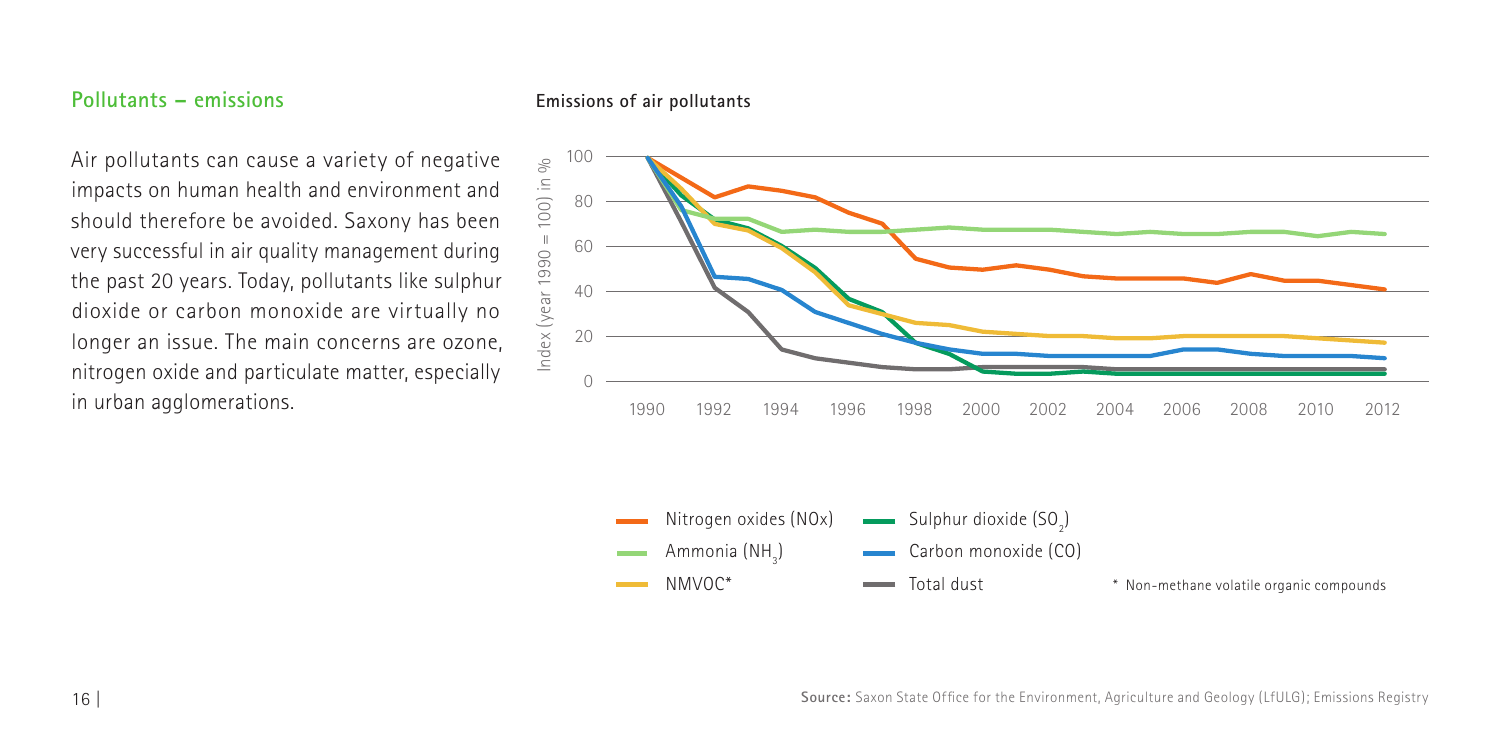## <span id="page-16-0"></span>**Pollutants – impacts**

#### **Impact of air pollutants at the example of nitrogen dioxide**

The impact of air pollutants is shown at the example of nitrogen dioxide in the Dresden city region. Road traffic is the largest source of emissions having immediate local impact. Therefore, the limit values are occasionally exceeded at monitoring points in traffic-prone locations, but there is a noticeable trend for the better. As from 2015, compliance with the EU air quality limits has to be ensured, which is no problem in urban and regional settings.



- Urban setting
- Urban fringe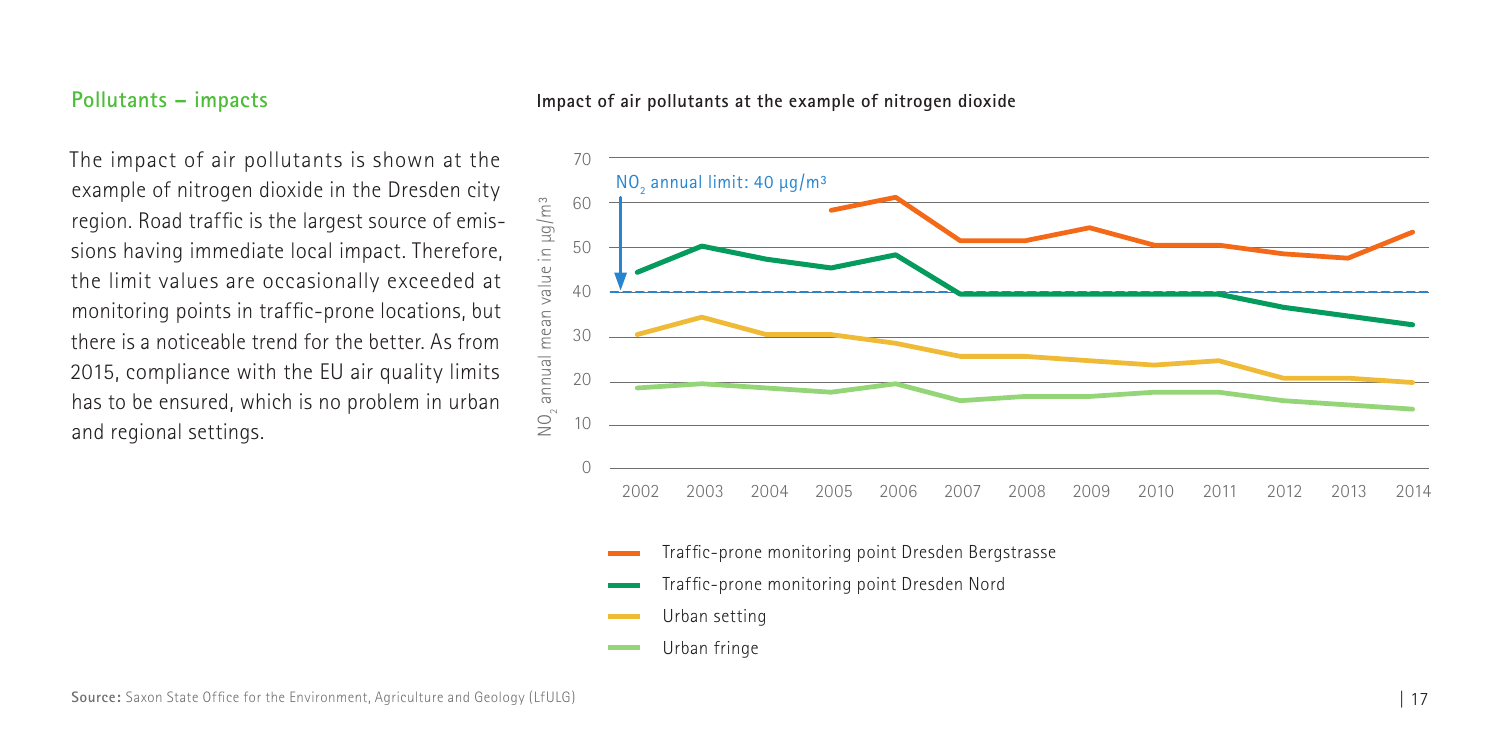## <span id="page-17-0"></span>**Particulate matter (PM)**

#### **Area-related annual mean PM10 levels in Saxony**

Combustion processes and road traffic are the major emission sources for atmospheric particulate matter (PM). As PM can travel long distances in the atmosphere, the measured concentrations are not limited to Saxon sources. The area-related annual mean values show no uniform trend. The variability in the past few years is related to changing meteorological conditions.

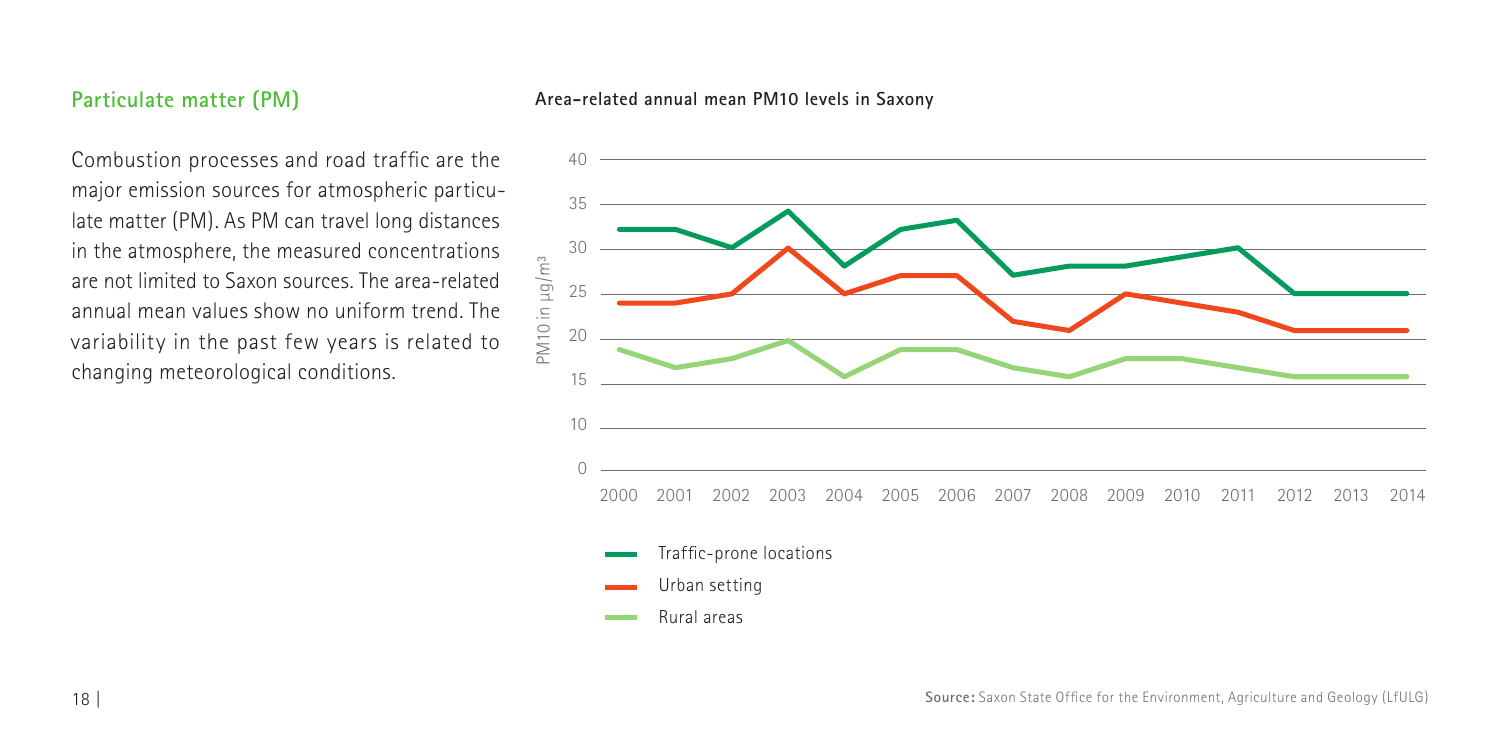## <span id="page-18-0"></span>**Inspections of facilities for handling water hazardous substances**

In 2013, approximately 3,700 inspections were carried out in installations handling water haz ardous substances in Saxony. During the past few years, the proportion of initial inspections has gone down in favour of re-inspections. The num ber of compliant installations increased during previous years and has reached a high level. The percentage of plants with significant defects has remained relatively constant (11%). Dangerous deficiencies across all inspections were found to exist in the per-thousand range only. On a Ger many-wide scale, initial inspections in Saxony give a higher number of flawless installations and a considerably lower number of significant de fects than in other German states.

#### **Plant inspections in Saxony**

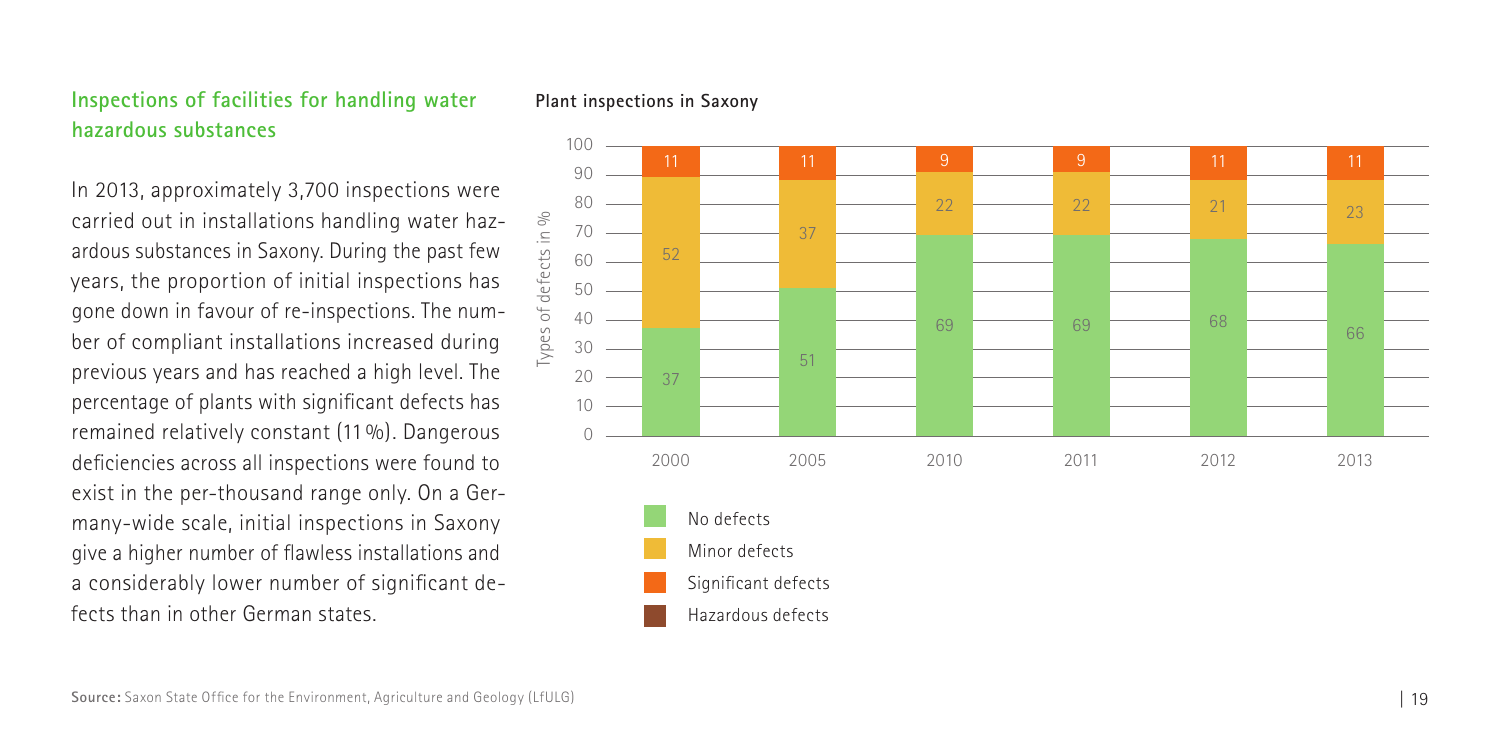## <span id="page-19-0"></span>**Current status of sewage treatment plants**

Saxony has invested a lot in sewage treatment facilities during previous years. About nine in ten plants have been built, restored or extended since 1991. Meanwhile, about 92% of the Saxon population can rely on state-of-the-art sewage treatment plants. The overall phosphorus and nitrogen removal rates in the sewage treatment plants are 87% and 79%, respectively.



#### **Current status of sewage treatment plants in 2014 (as referred to treatment capacity)**

Mechanical biological treatment with phosphorus and nitrogen removal Mechanical biological treatment with phosphorus and nitrogen removal without denitrification Mechanical treatment Mechanical biological treatment Mechanical biological treatment with phosphorus removal Mechanical biological treatment with nitrogen removal Mechanical biological treatment with nitrogen removal without denitrification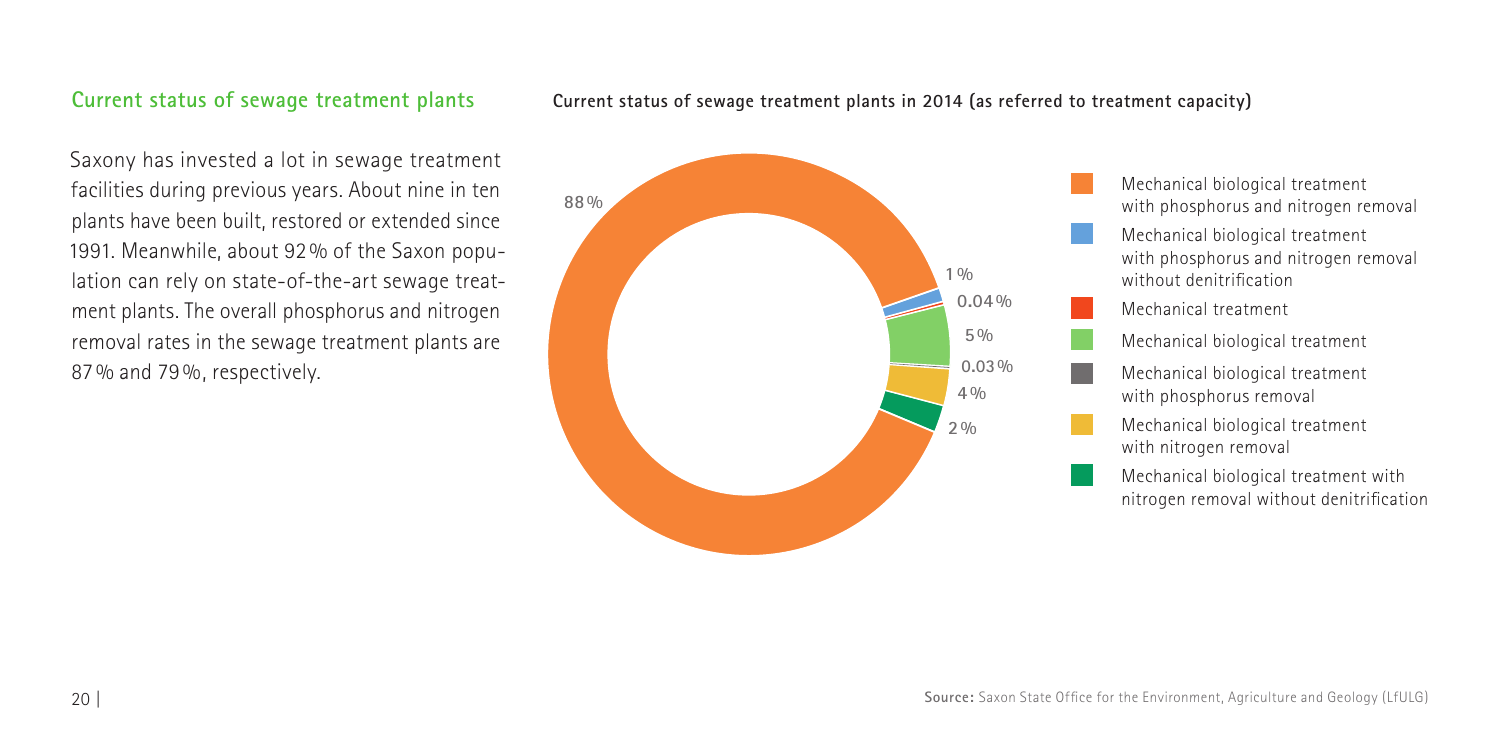## <span id="page-20-0"></span>**Flood control**

**Damage repair and flood control expenses spent by the State Reservoir Administration (LTV)**

In the recent past, Saxony was repeatedly hit by floods. After the big flood in 2002, which caused great damage almost in the entire territory, various flood control concepts were developed for the watercourses to be maintained by the Saxon state. The concepts proposed a catalogue of about 1,600 actions for improving flood protection all over Saxony. This has been the basis for the current Saxon Flood Control Investment Programme (HIP) which is being implemented and includes measures such as the construction of dykes, flood walls, flood retention basins, means of debris retention, widening of first-order water bodies etc... The result is better flood protection as already proven by the significantly reduced damage during the flood in 2013.

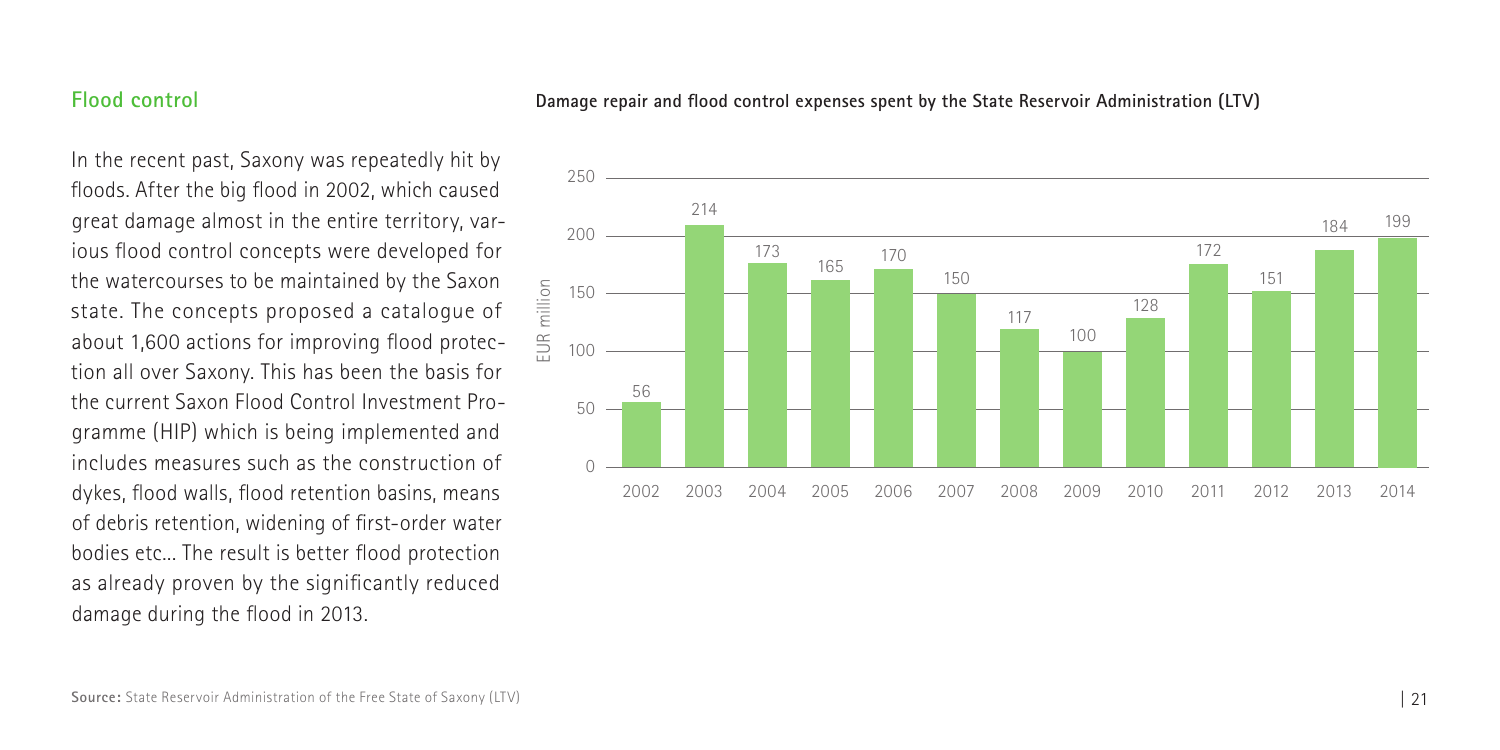## <span id="page-21-0"></span>**Municipal waste**

#### **Municipal per-capita waste stream from private housholds**

Household goods for private consumption are produced by the use of energy and resources and discarded at the end of their product life cycles. The municipal waste stream from private households, and especially the collected quantities of household waste and bulky items, are intrinsically linked to a variety of individual measures of waste avoidance. The municipal waste stream and the collected quantities of household & bulky waste show a downward trend during the period under review, but this decrease has become significantly less pronounced during the past five years. A variety of waste avoidance efforts (lowwaste consumption, re-use of second-hand goods or avoidance incentives via waste charges) contribute to reducing the waste stream.



Household & bulky waste

Municipal waste stream (total)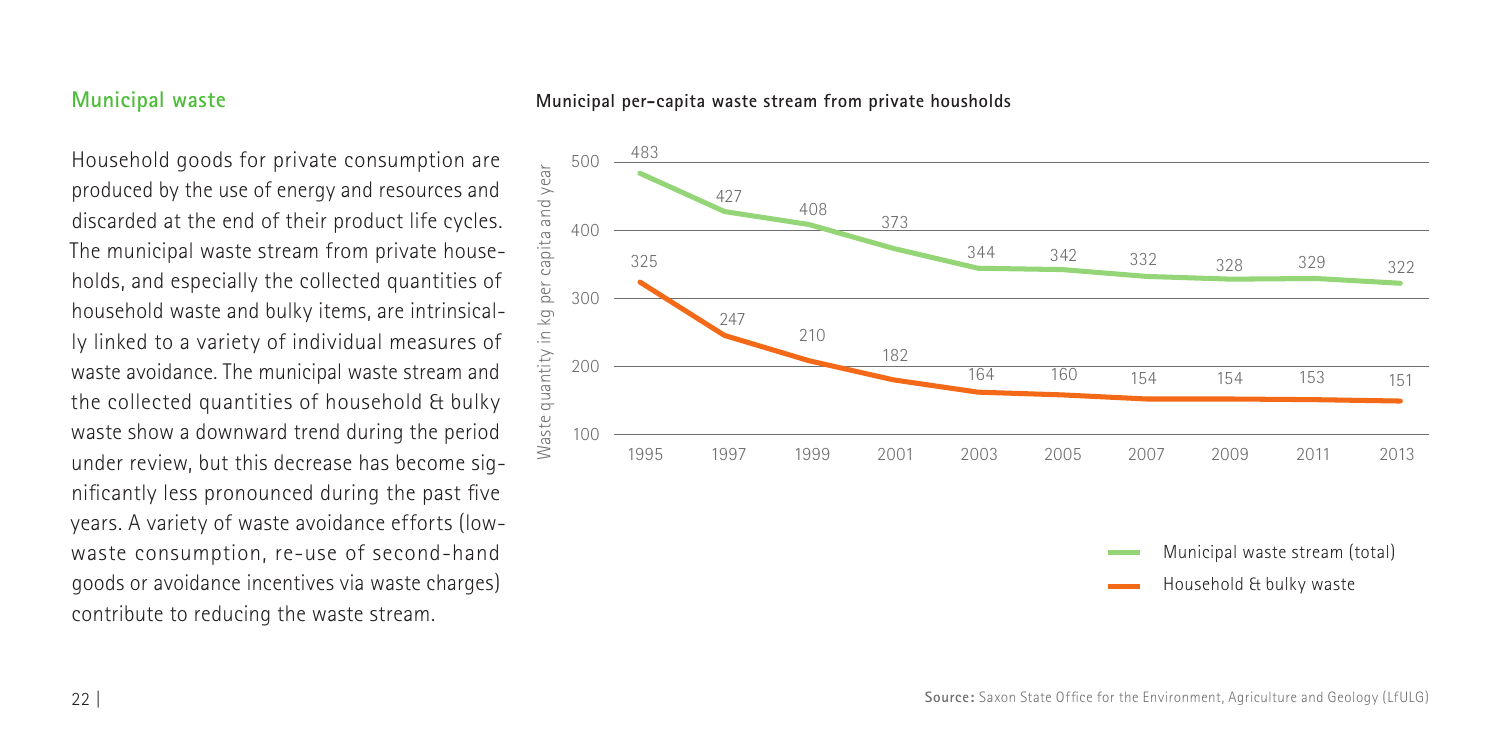## <span id="page-22-0"></span>**Nature conservation/biodiversity**

The FFH report 2007-2012 provides a comprehensive description of the status of FFH species and habitats in Saxony. A direct comparison with the figures of the previous report (2001 – 2006) is not possible, because the new report for the first time includes data from a systematic and unified Germany-wide monitoring approach.

In Saxony, the percentages for each of the status categories (favourable, inadequate, poor, unknown) across all FFH species are within the federal average range. The results for the FFH habitat types are comparatively better. However, the conservation status of two thirds of the species and two thirds of the habitats is inadequate or poor and needs to be improved. For this purpose,

**Conservation status of the 95 FFH species/species groups in Saxony** (Reporting period 2007 – 2012)



Saxony has started a series of improvement measures under its "Biodiversity 2020" programme with specific financial support schemes.

#### **Conservation status of the 47 FFH habitat types in Saxony** (Reporting period 2007 – 2012)